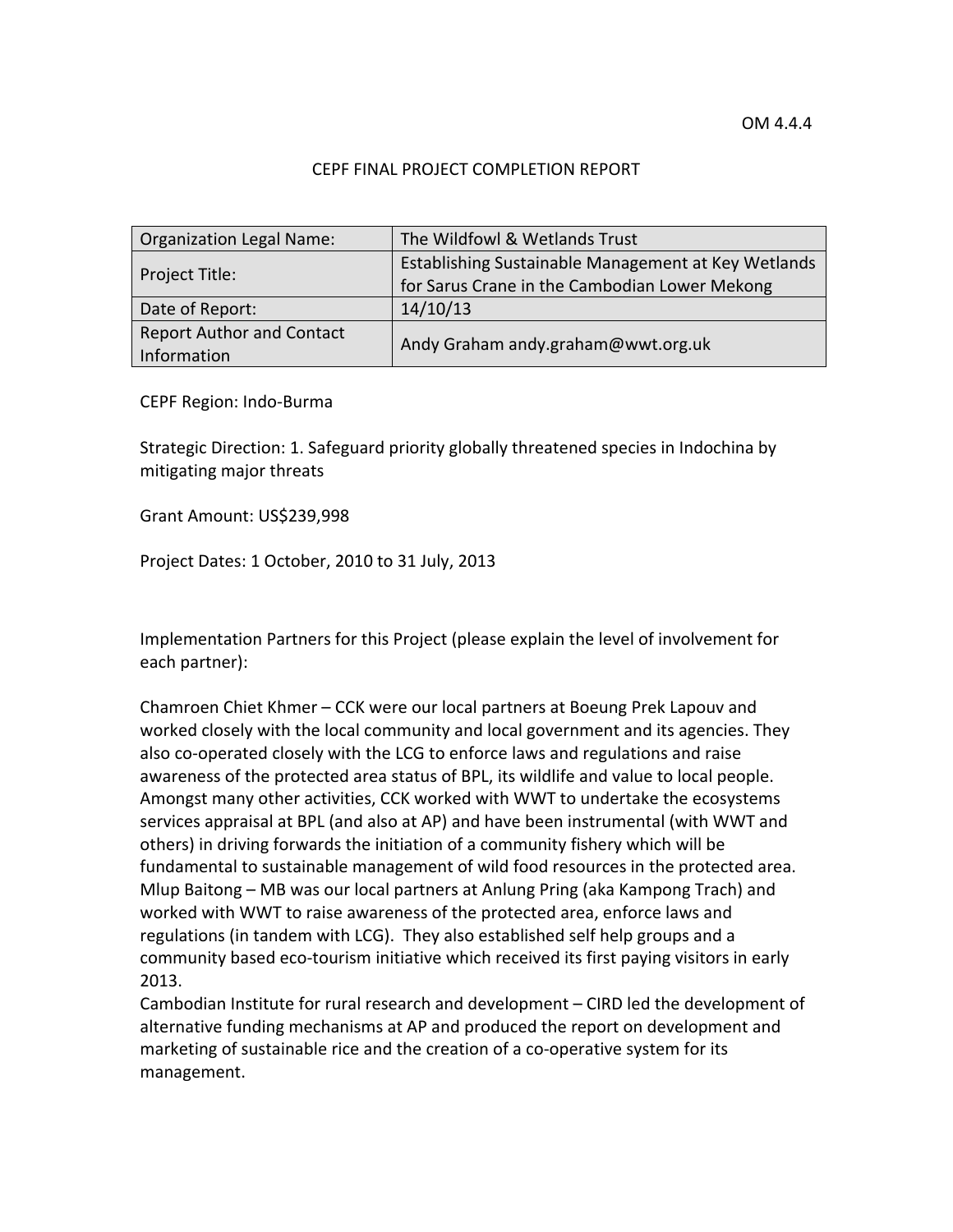Royal Government of Cambodia – The government has the legal authority to manage the protected areas and worked closely with WWT on matters of policy and strategy for site management but also on the practicalities of daily conservation of the reserves. A senior FA staff member was seconded to WWT for the duration of the project.

#### Conservation Impacts

*Please explain/describe how your project has contributed to the implementation of the CEPF ecosystem profile.*

- *Safeguarded priority globally threatened species by mitigation of major threats: the project has put in place systems to combat over‐exploitation of natural resources (e.g. begun the establishment of a community fishery at BPL, set‐up a community‐ based eco‐tourism project at AP),*
- *Empowered local communities to engage in conservation and management of priority key biodiversity areas: WWT and partners have undertaken awareness raising and capacity‐building activities programmes that have begun to involve local communities in protecting their wetlands and managing them more sustainably with positive impacts on Sarus crane populations.*

*During the 3 years of the project, crane numbers have increased slightly at AP and remained stable at BPL.*

*Please summarize the overall results/impact of your project.* 

Planned Long‐term Impacts ‐ 3+ years (as stated in the approved proposal):

‐Safeguard priority globally threatened species in Indochina

‐ Mitigate major threats to the non‐breeding population of Sarus Crane in Indochina

‐ Establish long‐term sustainability of conservation of Boeung Prek Lapouv and Kampong Trach IBAs by implementing management plans, establishing long‐term financing mechanisms, and ensuring the support of local people

Actual Progress toward Long‐term Impacts at Completion:

Although crane populations are subject to many pressures (many of which are external to the two protected areas), surveys of crane numbers undertaken by project staff, partners and community volunteers have indicated a small increase at AP and an end to year on year declines at BPL. Clearly, more work needs to be done but these survey results represent a promising start and suggest that there are good foundations to build upon.

Working through the LCGs at both sites, communities are now more aware of the protected area status and the conservation value of the birds and wider wetlands. This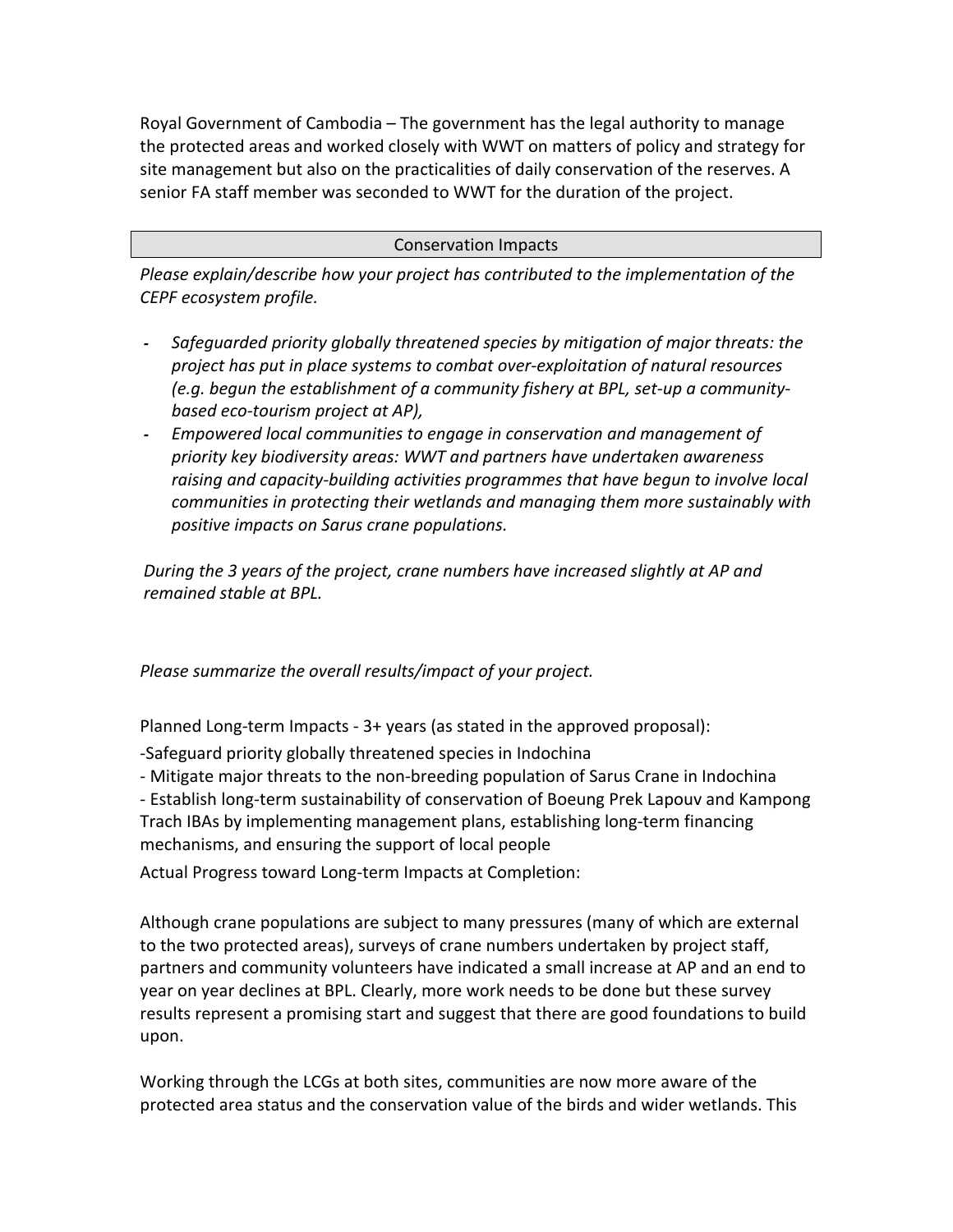increased awareness and capacity to participate in discussions and the decision‐making process has also been enhanced by the excellent work of partners in liaising with communities on an almost monthly basis. As a result of such effective communication, many more people are aware of the wetlands and their values than before.

In consultation with local people and government agencies, draft management plans have been agreed and produced; these are now in the process of being endorsed by MAFF and will form the basis of management for the next 5 years (Jan 2014 to Dec 2018). Similarly, long‐term financing mechanisms have begun (CF at BPL and CBET at AP) which will bring financial benefits to people and at the same time deepen the roots of sustainable management at the sites.

Because of this, there is now a great platform on which to cement long‐term gains for the cranes, the wetlands and the local people in future work programmes; we have established the basis for sustainable long‐term conservation of the sites.

Planned Short‐term Impacts ‐ 1 to 3 years (as stated in the approved proposal):

‐ Fully establish and conserve two key protected areas for Sarus Crane, Boeung Prek Lapouv IBA (9,276 ha) and Kampong Trach IBA (1,106 ha), representative of lower Mekong floodplain wetlands

‐ Contribute to their long term sustainable management by developing and/or revising management plans, submitting proposals for long‐term financing mechanisms, and demonstrating increased support by local people for site conservation

Actual Progress toward Short‐term Impacts at Completion:

At project inception, BPL had already been formally protected by the government as a Sarus Crane reserve. AP was designated as such in 2011 meaning a total of 10382ha of seasonally‐inundated grassland is now formally protected and under conservation management within Cambodia.

This is of great benefit to Sarus Crane populations, the wider wetland bird community and local people who greatly‐depend on the wetlands for their livelihoods.

*Describe the success or challenges of the project toward achieving its short‐term and long‐term impact objectives.*

*Were there any unexpected impacts (positive or negative)?*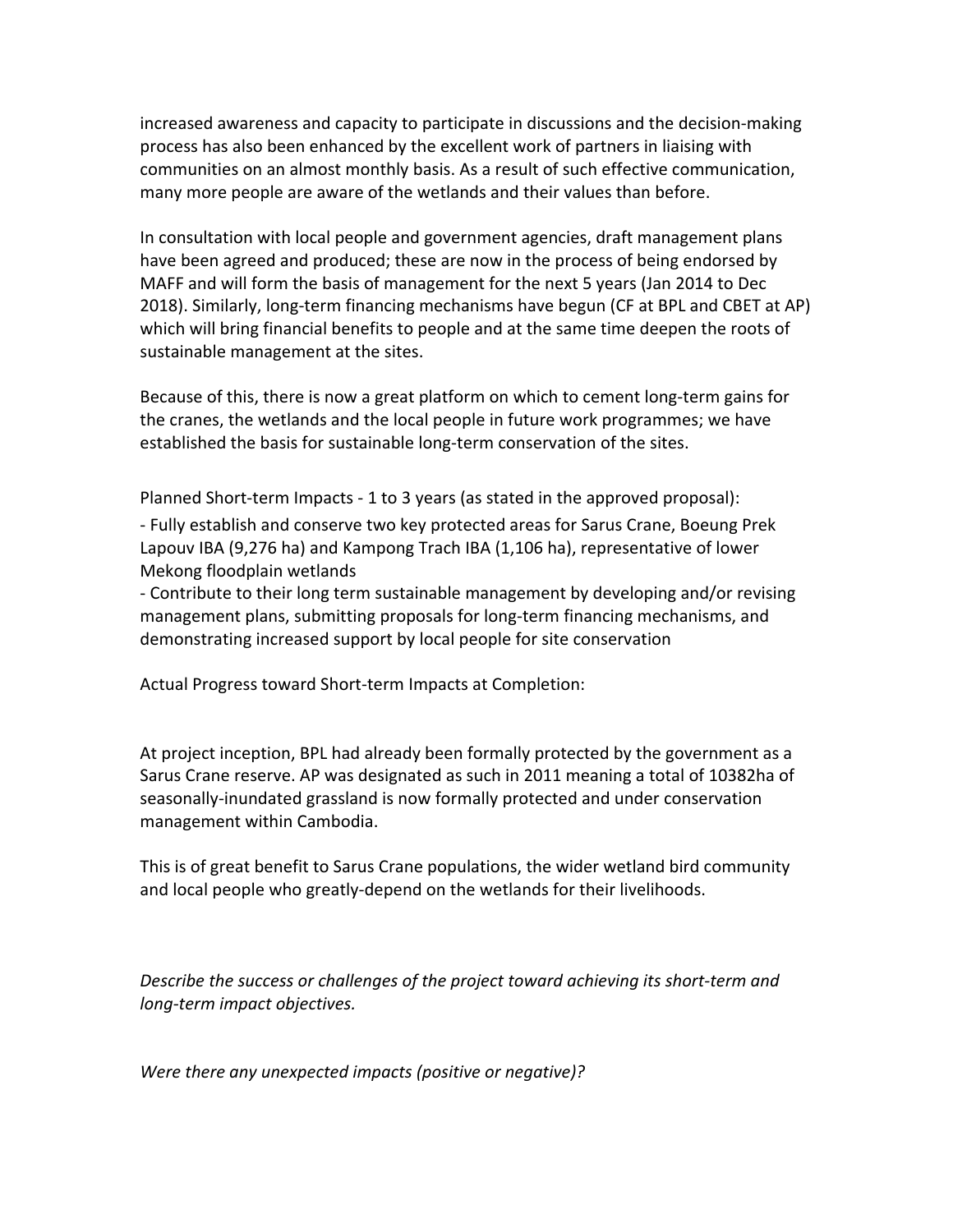Successes include; the formal protection of AP, initiation of the community fishery at BPL, the community eco-tourism project at AP, raised awareness within communities and partners of laws, regulations and how the wetlands support human well‐being (we were obviously aware of the importance of the sites for cranes but the measure of dependence of some local villages on the wetlands especially at BPL was salutary).

Challenges include; reversing ongoing conversion of wetland to agricultural land particularly in the protected areas (conversion still continues; evidence that more work needs to be done to engage with local people and government), investigating the impacts of itinerant rice‐growers from Vietnam and identifying potential solutions (resolving these impacts will be key to the future of the protected areas especially at BPL). In large measure, these two challenges are related; it is apparent that much of the conversion within the buffer zone at BPL is carried out by rice growers, Cambodian and Vietnamese alike. We will need to involve Vietnamese people in working out solutions to this issue if we are to safeguard the sites in the long‐term (this is a key finding of the external project evaluation carried out by independent consultants on behalf of WWT).

An additional challenge has been to facilitate closer working practices between government and local people so that all stakeholders are aware of the value of the wetlands and the need for embedding sustainable management. WWT and partners have put in place effective liaison and communication practices that allow knowledge‐ sharing and joint decision making where appropriate. One pleasing outcome of management planning workshops held towards the end of the project has been the suggestion made from provincial government staff that liaison panels be set up so that stakeholders can meet to talk and share experiences and knowledge and plan the future of the sites together. WWT supports this idea and has built this into the draft management plans and future work programmes.

That said, most if not all of the successful projects/programmes initiated by WWT and its partners have shallow roots and so need careful nurturing if these activities are to become truly self-sustaining and co-managed by the community. This is a key challenge for the future.

### Project Components

Project Components*: Please report on results by project component. Reporting should reference specific products/deliverables from the approved project design and other relevant information.*

Component 1 Planned:

Conservation planning of Boeung Prek Lapouv (BPL) and Kampong Trach (KT) embedded within national and local organizations

Component 1 Actual at Completion: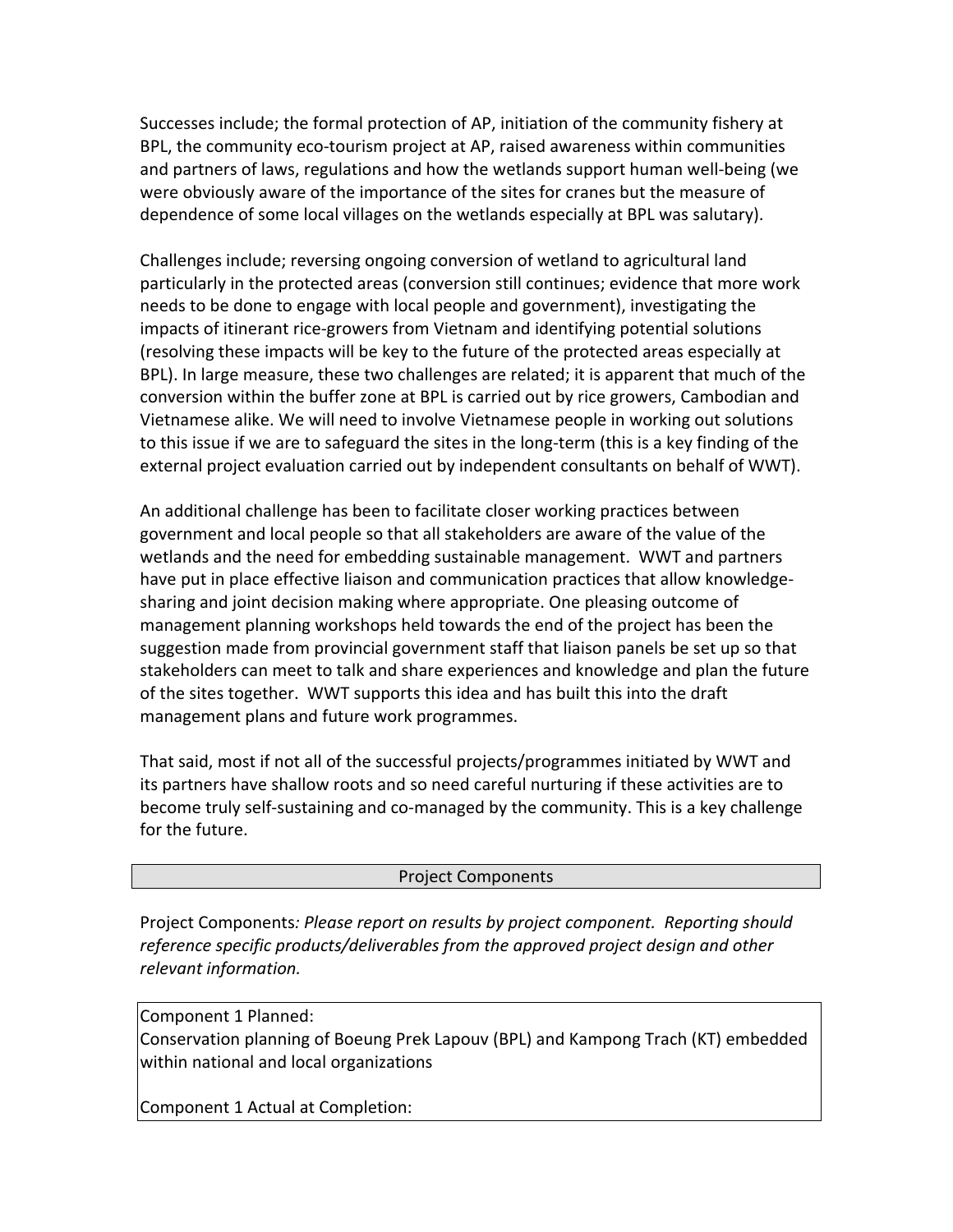1:1 Legal protection for AP/strengthened institutional protection for both BPL and AP ‐ legal protection for AP achieved in 2011; 40 boundary markers installed at AP and inspected during government site visit in 2011. Government staffs at national, provincial and local levels have visited both sites on several occasions to monitor conservation management activities

1:2 developing and updating management plans for both sites – extensive consultations were undertaken with government and local communities including a series of workshops in 2013. Draft plans were produced on the basis of the outputs of this consultation and submitted to FA; we are currently awaiting their endorsement by MAFF ready for beginning their implementation in January 2014.

Component 2 Planned:

Conservation management actions strengthened at BPL and KT

Component 2 Actual at Completion:

2:1 Global biodiversity and other values (food, fuel, water) resulting from management of the sites maintained or improved –

‐ landcover and vegetation mapping undertaken and results fed into conservation management and development of site management plans

‐ eco‐hydrological surveys undertaken at both sites and report produced detailing *inter alia* recommendations for water level management planning in the future

‐ regular water level monitoring now being undertaken by LCGs and data being used for informing water level management planning

‐ data also collected on illegal activities, biodiversity (inc cranes) and impact of human activities on wetlands and associated wildlife

‐ Ecosystem services appraisals (cultivated and wild food resources) undertaken for both sites and draft reports produced. This activity has given us great insight into the extent to which local people depend on the sites to support their well‐being. Data collected have been used to shape design of future planned activities. Final reports to be produced.

‐ water hyacinth and mimosa control programmes undertaken at BPL using local labour paid on a per diem basis. These activities have reduced the threat posed by invasive species to native wildlife.

‐ Sarus crane surveys over the 3 year project show an increase in numbers at AP and that the decline in numbers at BPL has been arrested.

‐ reserve demarcation undertaken which raised awareness of the local boundaries of the protected areas helping local people to comply with regulations

2:2 Capacity of site staff to undertake conservation activities increased.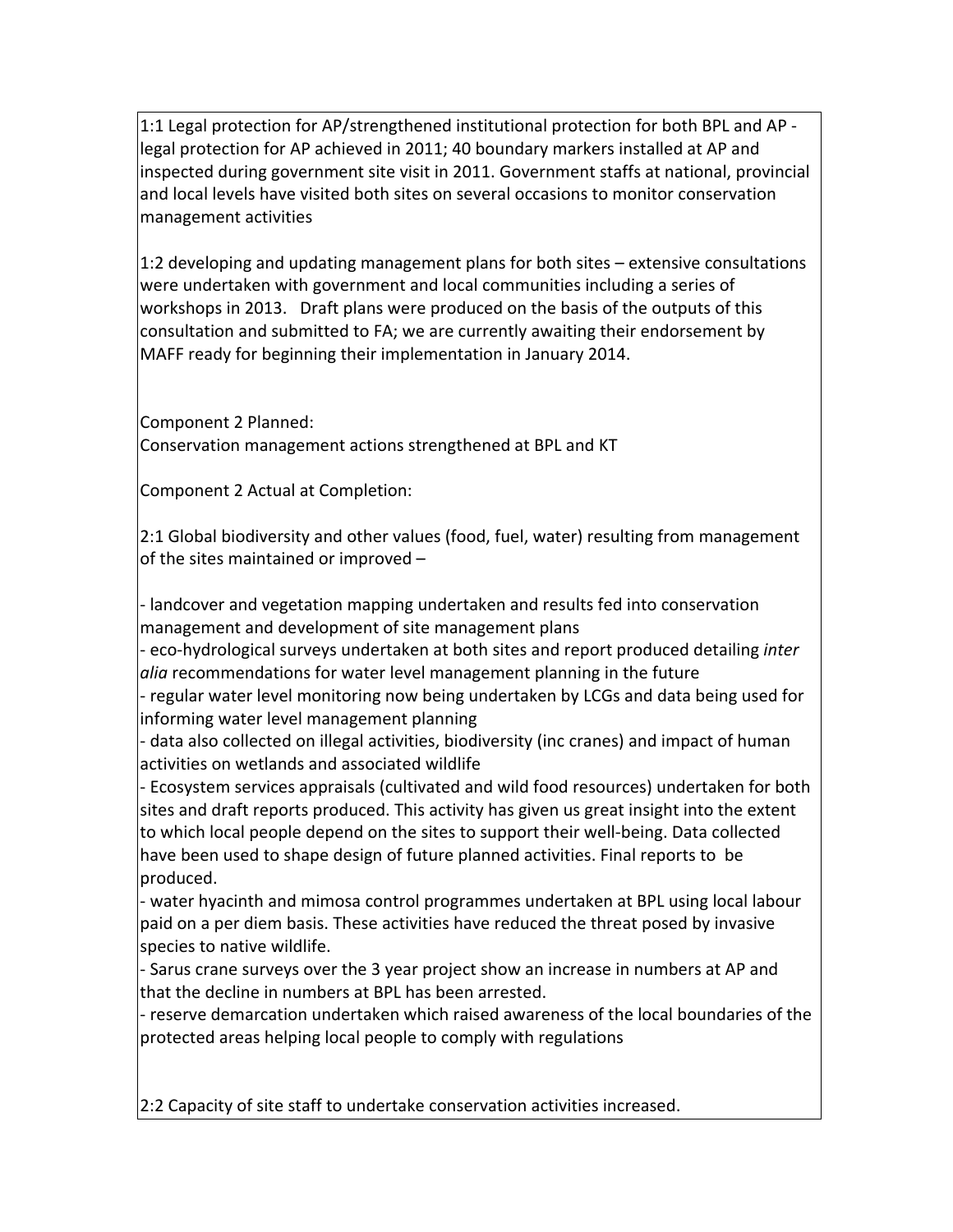A study tour to Ang Trapang Thmor in Cambodia and to Vietnam (various wetland sites) was undertaken with delegates from the LCGs for both sites and project staff attending. Additional specific training for LCGs including crane and biodiversity surveys, se of GPS and hydrological monitoring was provided on an ongoing basis and depending on a training needs assessment. The training programme has been effective in raising the standard of implementation of conservation activities.

As well as training to build capacity to deliver, site staff were supported throughout the programme through provision of equipment and consumables including maintenance of site accommodation, purchase and maintenance of boats, engines and other equipment.

Component 3 Planned: Innovative long‐term funding mechanisms promoted

Component 3 Actual at Completion:

Deliverable 3.1: Long term financing mechanisms piloted at the sites

A community based eco‐tourism (CBET) project has been set up at Anlung Pring and is now generating funds which are placed in a community bank account. Profits from this activity will be equally shared between supporting conservation of the protected area and undertaking community projects (e.g. maintenance of local school building etc).

At BPL, CCK and WWT have worked to initiate the establishment of a community fishery (also the subject of a separate CEPF small grant). Although not yet fully designated in law, when operational it will allow for the development of micro‐businesses such as equipment production and repair (nets, boats etc), added value fish products (e.g. fish paste, smoked fish etc). The CF members will lead the design and implementation of these activities with technical input from others including WWT.

Work undertaken by CIRD on production and marketing of "wildlife‐friendly" products (e.g. rice but other products too) means that at AP in particular, there is now an audience of local people who have raised awareness of the potential for such products and whom we hope to engage with in the coming months and years to deliver products into the local and national markets.

Deliverable 3.2: mechanisms to promote sustainable financing of the sites advocated with donors and governments

The report produced by CIRD was disseminated to partners including local, district and provincial government and a workshop held with local people to explain findings of pilot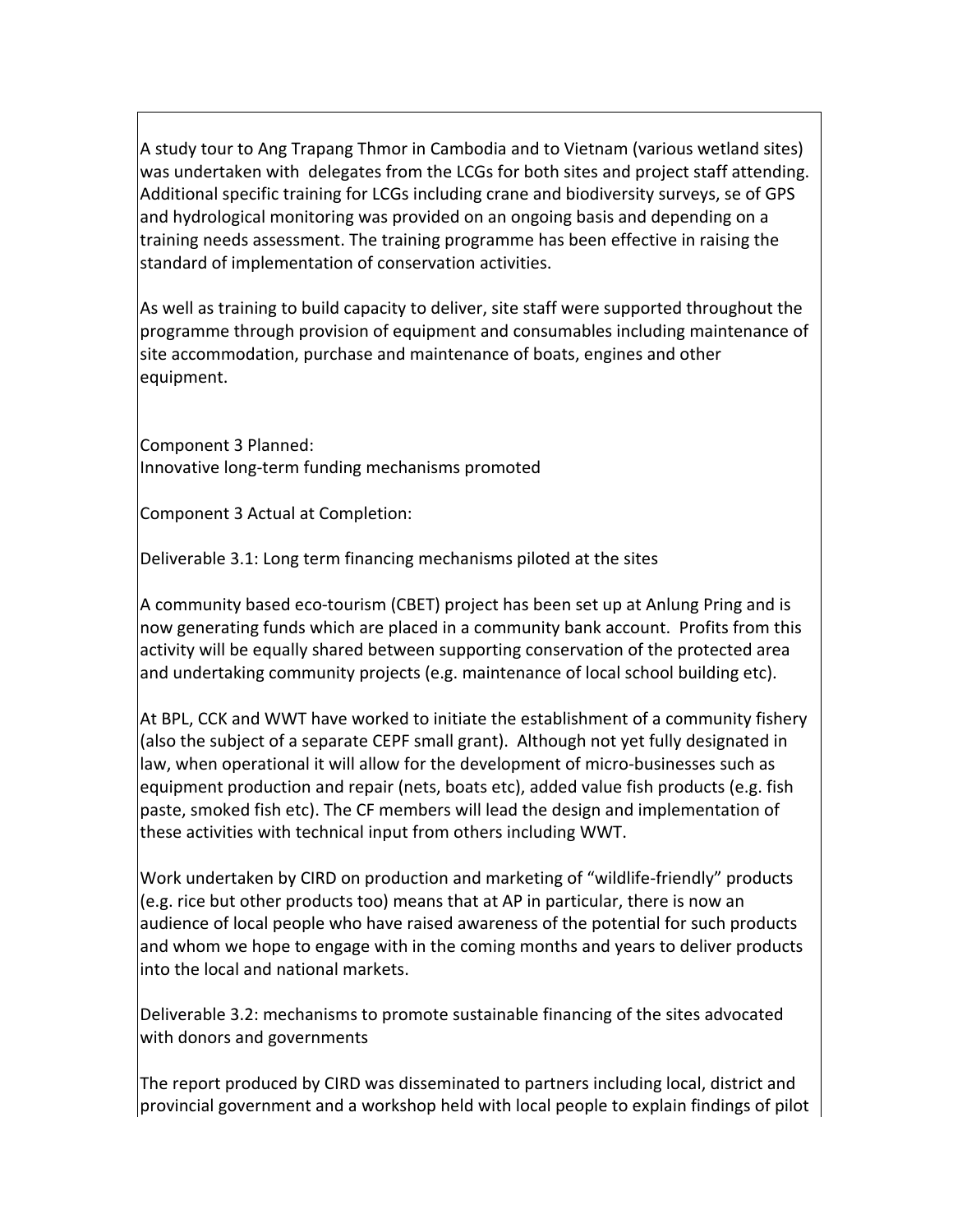study. This report and its findings will be used in the next phase to set up sustainable farming groups at both sites.

Component 4 Planned:

Results from projects delivered by WWT, Mlup Baitong, CCK and CIRD coordinated and disseminated

Component 4 Actual at Completion:

Deliverable 4.1: projects were delivered in a co-ordinated way

Progress on activities of the consortium were reported regularly at steering group and coordinating committee meetings throughout the course of the project generally speaking at quarterly intervals although on occasions reporting took place monthly. These meetings were the fora not only for reporting but also for knowledge exchange, training and awareness activities and as a means to disseminate news throughout the wider community. Frequently, LCGs were used as a conduit for getting news and ideas (and receiving feedback) to local people.

For key documents (e.g. management plans), these have been translated into the local language to obtain greater input from local people.

Deliverable 4.2: capacity building and support for project partners

Training needs assessments were carried out during the project for LCGs and other key personnel and training activities delivered as appropriate. For example, LCGs at both sites received training in biological survey (including Sarus crane ecology and monitoring) and data recording; patrolling for illegal activities, use of GPS and data logging and water level monitoring.

In addition, CCK received training from WWT in undertaking ecosystem and resource use appraisals, undertaking attitude surveys of local people and control of invasive species. Mlup Baitong also received training from WWT including in eco-tourist management, Crane ecology and monitoring and hydrological monitoring.

Deliverable 4.3 Compliance with CEPF social safeguard policies monitored and semi‐ annual reports submitted to CEPF

Compliance with all CEPF safeguard policies was monitored and all reports submitted to CEPF (please see below for summary).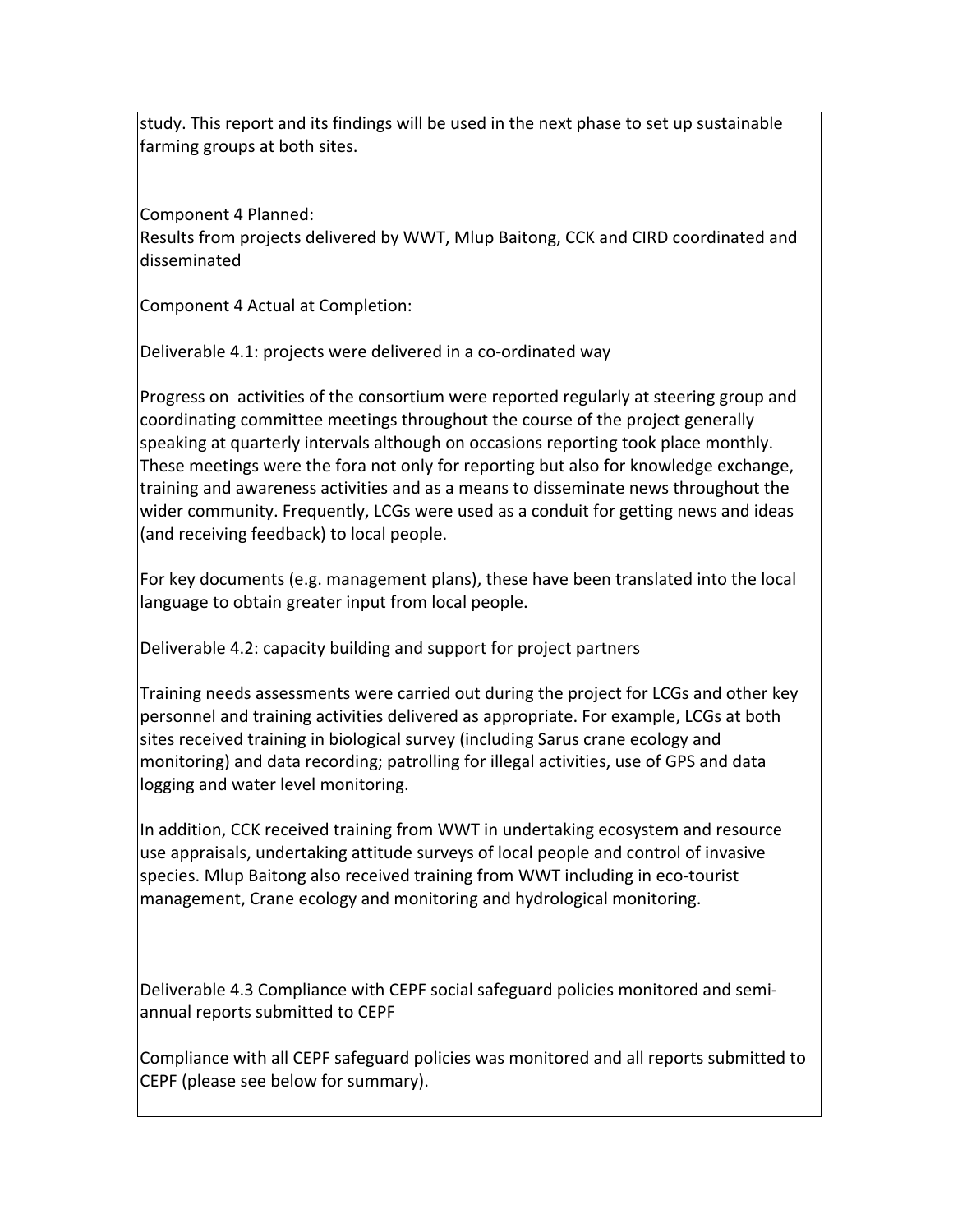Deliverable 4.4: raised awareness of site management issues for Sarus Crane conservation

Issues of crane ecology and site management requirements were highlighted at the various community fora throughout the course of the project and specific training activities were targeted at our NGO partners and LCGs (see above). During the management planning workshop programme crane ecology and site management were discussed in detail with both government and local stakeholders. In addition, study tours within Cambodia and to wetlands in Vietnam attended by delegates from government and other partners have done much to raise awareness of wetland management for cranes at the two sites.

*Were any components unrealized? If so, how has this affected the overall impact of the project?*

*All components were delivered according to the original contract (please see above)*

*Please describe and submit (electronically if possible) any tools, products, or methodologies that resulted from this project or contributed to the results.*

The project has not produced original tools or methodologies nor was it intended to however it has generated many reports on its activities. Key documents include:

- Ecosystem service appraisals (cultivated food, wild harvested goods) draft reports for AP and BPL
- Eco‐hydrology report for both sites
- External independent project evaluation
- CIRD report on marketing "wildlife‐friendly" rice and other products at AP
- Draft site management plans (currently being endorsed by MAFF)
- Study tour reports

#### Lessons Learned

*Describe any lessons learned during the design and implementation of the project, as well as any related to organizational development and capacity building. Consider lessons that would inform projects designed or implemented by your organization or others, as well as lessons that might be considered by the global conservation community.*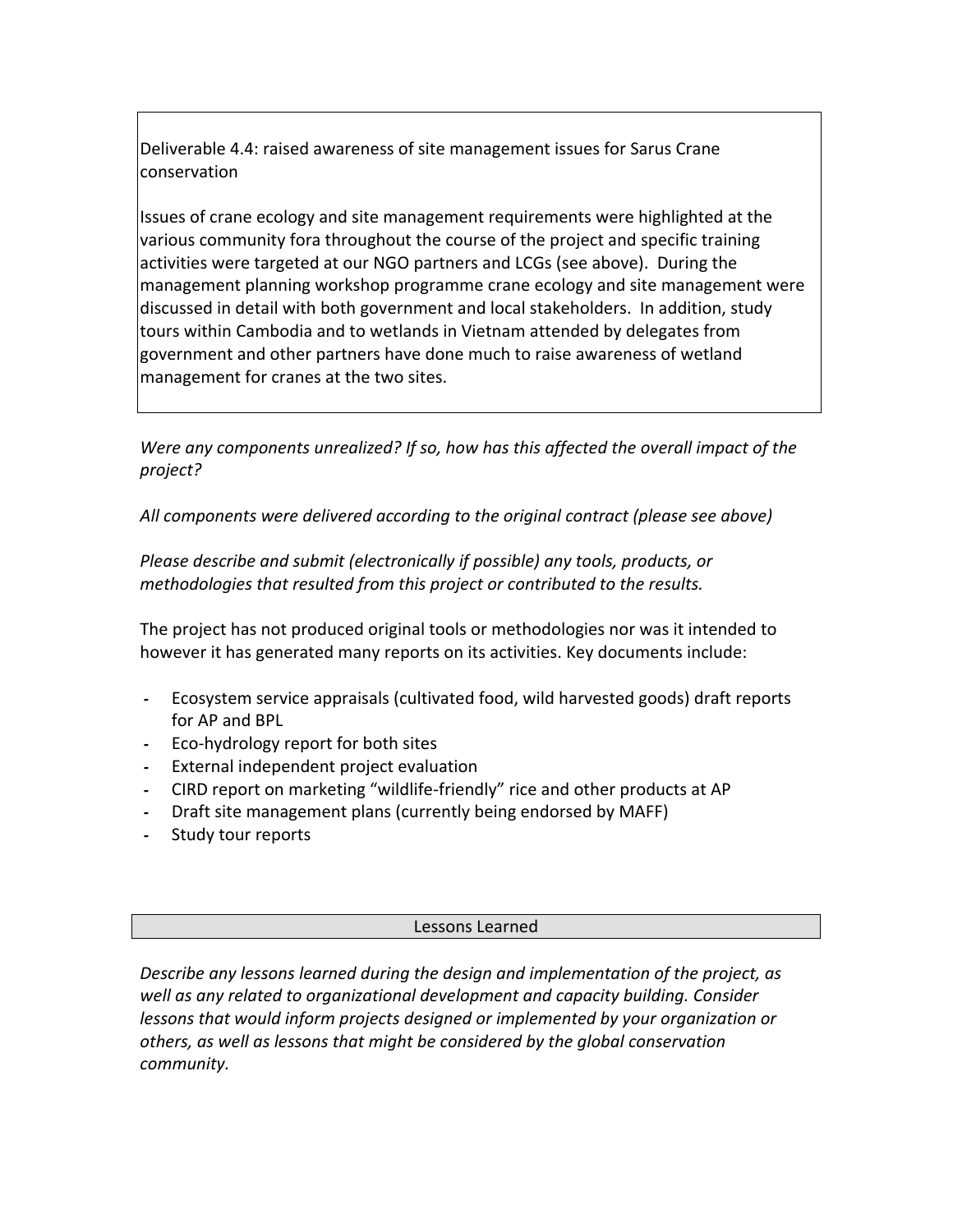# *Project Design Process: (aspects of the project design that contributed to its success/shortcomings)*

The consortium approach with WWT identified as responsible for project co‐ordination has proven very effective but required much effort by field staff and UK staff to ensure its smooth delivery. The communications strategy WWT and partners put in place has meant that we have been able to develop a strong relationship with people around both protected areas such that they are highly aware of the project and its objectives and how they can participate in decision‐making. However, we will look to streamline this approach insofar as we can without jeopardising effective communication in the next project phase.

Some essential baseline data requirements were not identified in the original programme of activities e.g. data relating to eco‐hydrology and wetland resource use. These data were collected in year two and three of the project and have proved of great use in understanding the wetlands and how local people depend upon them. In retrospect, they would have been even more useful had they had been available from year one.

# *Project Implementation: (aspects of the project execution that contributed to its success/shortcomings)*

The way in which the four partners worked together to deliver the four components was in large part due to effective co-ordination. This has a high cost in terms of resource and time requirements but its contribution to the success of the project cannot be understated and should be central to any project where multiple partners are delivering side by side.

We have become aware through the independent evaluation process that some villagers have been dis‐satisfied with the complaints/feedback procedures put in place for the LCGs to receive, assess and feedback to respondents on concerns they have relating to the protected area at BPL. Essentially, some villagers who have contacted the LCG on issues (notably regarding alleged illegal land conversion by itinerant Vietnamese rice growers) have not had their concerns addressed to their satisfaction. The evaluation report recommends that in future, there should be a clearly defined process put in place that allows local people's concerns to be addressed in a timely and comprehensive manner with an effective record keeping system underpinning it. WWT is happy to take this recommendation and instigate such a system at the first opportunity and back this up with adequate training of LCG staff and other key personnel.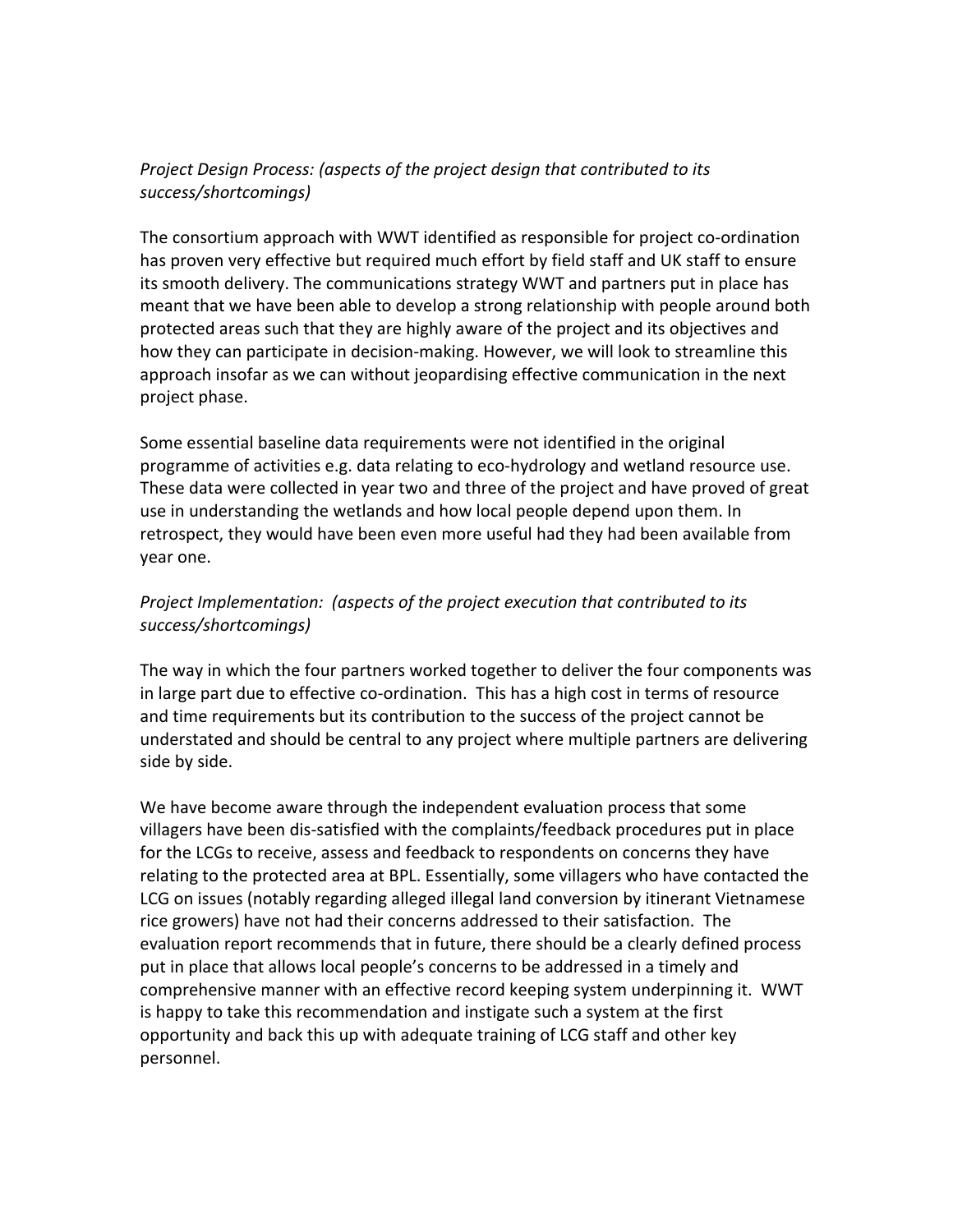*Other lessons learned relevant to conservation community:*

Generally speaking, communication between WWT and MB was effective however when working with CCK at BPL, we were sometimes hampered by the fact that CCK personnel cannot speak English and WWT personnel cannot speak Khmer. In retrospect, it would have been useful to provide support for key CCK staff to develop English language skills and vice versa. WWT and CCK have committed to this in the next phase.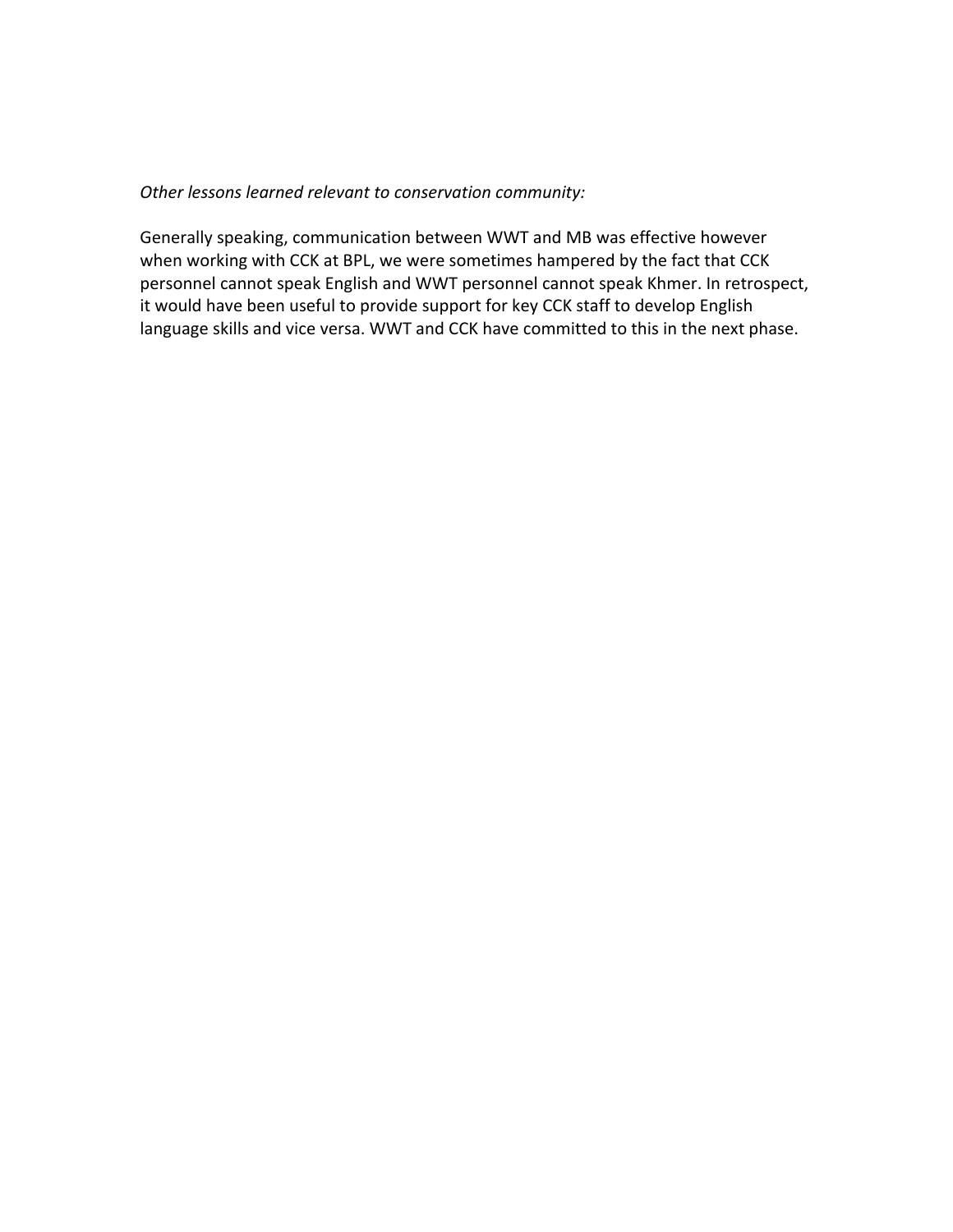## Additional Funding

*Provide details of any additional funding that supported this project and any funding secured for the project, organization, or the region, as a result of the CEPF investment in this project.* 

| Donor      | Type of Funding* | Amount   | <b>Notes</b>              |
|------------|------------------|----------|---------------------------|
| <b>WWT</b> | In-Kind-A        | \$9,100  | WWT staff management      |
|            |                  |          | time not claimed for from |
|            |                  |          | CEPF (equivalent to one   |
|            |                  |          | day/month for 30          |
|            |                  |          | months)                   |
| <b>WWT</b> | In-kind - A      | \$14,900 | WWT overheads not         |
|            |                  |          | claimed for from CEPF     |
| <b>WWT</b> | In-kind - A      | \$21,375 | WWT provided support      |
|            |                  |          | for the management costs  |
|            |                  |          | of BirdLife Cambodia      |
|            |                  |          | (which housed the project |
|            |                  |          | staff)                    |
|            |                  |          |                           |
|            |                  |          |                           |

*\*Additional funding should be reported using the following categories:*

- *A Project co‐financing (Other donors or your organization contribute to the direct costs of this project)*
- *B Grantee and Partner leveraging (Other donors contribute to your organization or a partner organization as a direct result of successes with this CEPF funded project.)*
- *C Regional/Portfolio leveraging (Other donors make large investments in a region because of CEPF investment or successes related to this project.)*

Sustainability/Replicability

*Summarize the success or challenge in achieving planned sustainability or replicability of project components or results.* 

*Summarize any unplanned sustainability or replicability achieved.*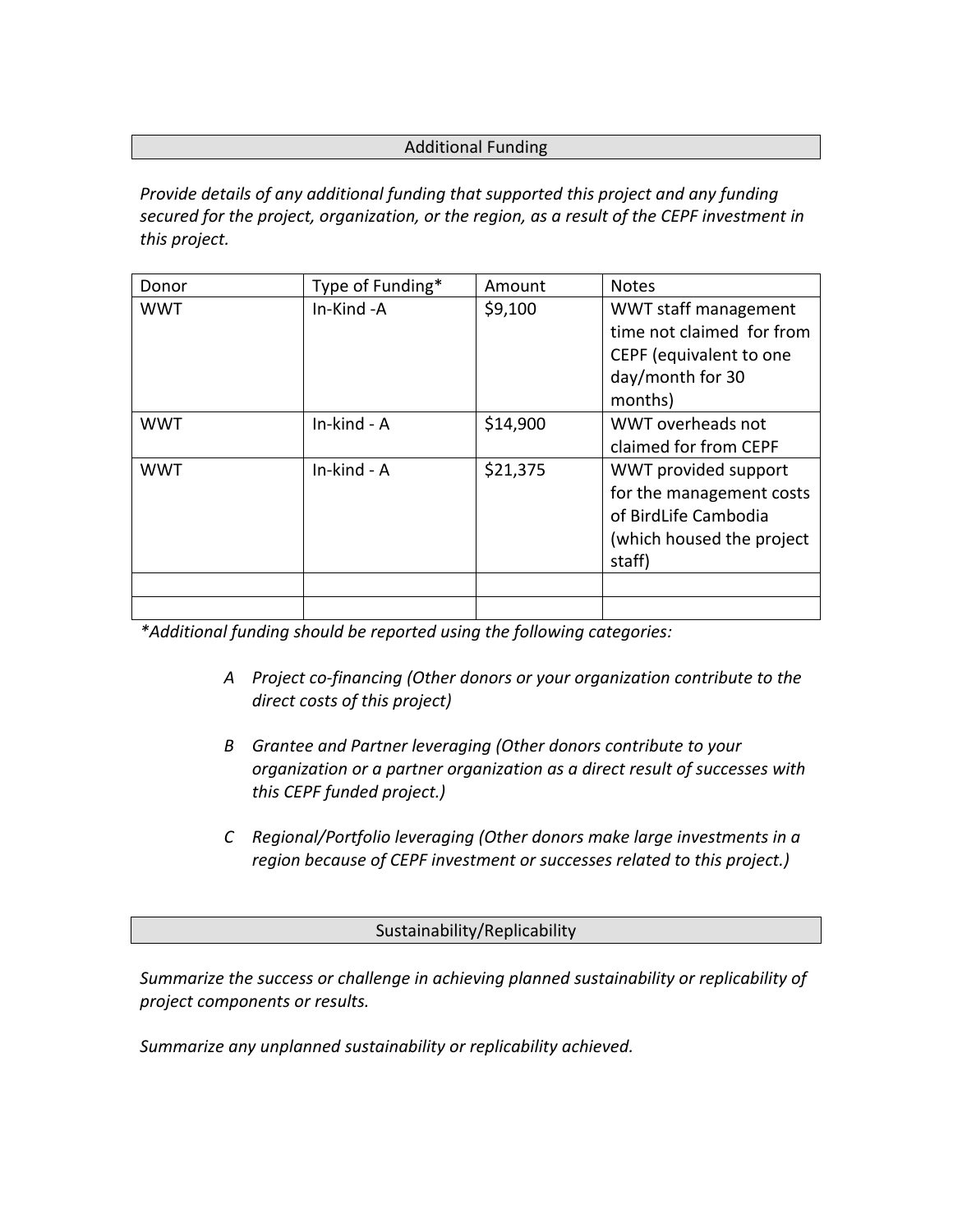Initiating sustainable financing mechanisms has proved challenging although we have met with success too. At Anlung Pring, the establishment of the CBET has seen the first funds arrive into a community bank account in 2013 but getting to this point was not straightforward. Led by MB and key individuals from the local community, the project is now beginning to flourish but issues surrounding "ownership" and membership of the CBET hampered progress initially. A key lesson learned is that eco‐tourism needs to be founded in the community if it is to be sustainable and so taking time to understand the needs and abilities of local deliverers of eco-tourism is important so too is understanding where capacity to deliver needs to be developed.

It was not our intention to focus on developing community fisheries at the outset of the project however an opportunity to do so presented itself when the Cambodian government abolished all fishing concessions. WWT and its partners reacted quickly to begin the process of designating a CF as we understood that the lack of a concession also posed a threat to any hopes of developing a sustainable fishery at BPL. This process is still in train and we will continue working with partners to develop a sustainable and co‐managed CF on the next few years.

## Safeguard Policy Assessment

# *Provide a summary of the implementation of any required action toward the environmental and social safeguard policies within the project.*

To meet CEPF social and environmental safeguard policies WWT prepared a process framework (PF) for involuntary restrictions explaining how it would ensure implementation of these safeguards. In the PF, six‐monthly community forums were suggested as a means to conduct a community wide assessment of involuntary restrictions. However, in the early stages of the project it was considered that each of the planned quarterly community forums would provide a better opportunity to assess involuntary restrictions and that these should be done in collaboration with local partners working on community development, ideally with them taking the lead in implementing the community forums as it is especially the impacts of the WWT led project that would be discussed and assessed. In March 2011 guidelines for conducting community forums that could assess involuntary restrictions were prepared and the first community forums at both sites were held (these then continued at quarterly intervals throughout the project).

## **Community forums in Boeung Prek Lapouv**

Summary of the key issues brought up by local people during the project:

1) People predicted that, if current trends continued, in ten years time the increase in rice cultivation will have caused the wetland to substantially reduce in size and the wild fisheries to become unproductive.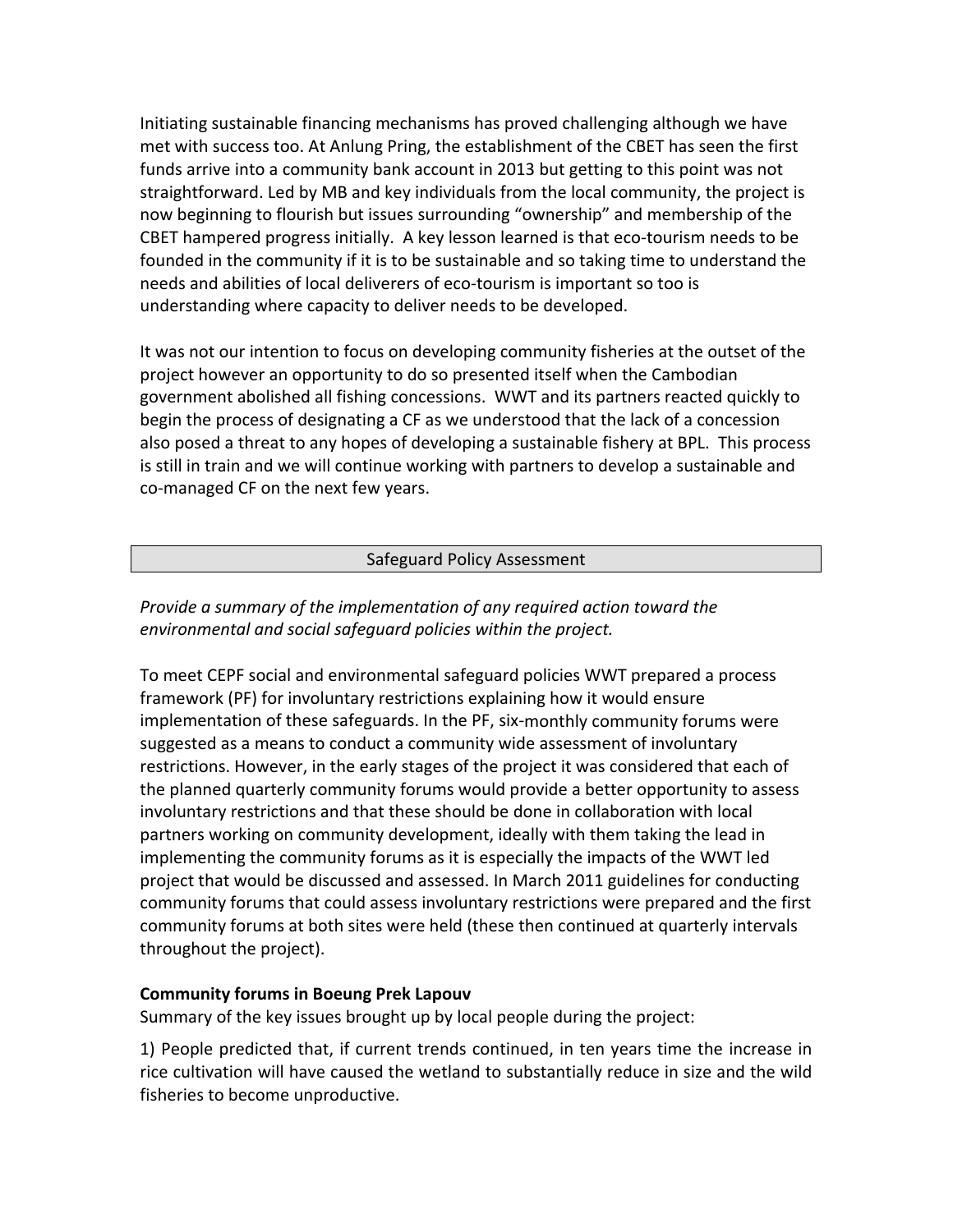2) Wealthy people are buying farmland from local communities and renting to Vietnamese farmers (local farmers will also rent out their land). Local people felt that farmers used a more intensive model of rice cultivation which was having serious impacts on water quality, fisheries and people's health. Furthermore, the demand for farmland was causing continuous encroachment on the wetland thus exacerbating the issues of pollution.

3) The view was also expressed that Vietnamese farmers were more likely to be involved in other unsustainable activities such as illegal fishing and hunting.

Related to this last point, there was a FiA crackdown on illegal fishing place on  $17<sup>th</sup>$  of December 2011.

The issue of itinerant Vietnamese people cultivating rice and undertaking other activities (sometimes illegal) within the reserve during dirty season is clearly a source of great concern for many local people. This community of people was very hard to reach during the course of the project and in fact the communication strategy did not include direct contact with them. However, given the strength of feeling and the potential for serious inter-community tension and direct impacts on the wetland, WWT will seek to enable discussions to take place with them and allow for their participation in community forums in the next phase.

Another key safeguarding issue arose around the broadcast of a report on Radio Free Asia of local authorities (the LCG) stopping local people from farming their land. This was in fact a case of illegal wetland conversion but WWT were contacted by Adhoc, a civil rights group, who expressed their concern that we were preventing people from farming areas traditionally used for rice cultivation. During our meeting we were able to explain this to Mr. Un Thannon (a Director of Ad Hoc). At the end of the meeting the following recommendations were made by AdHoc:

- ‐ The project should work provide benefits to local people to reduce pressure on the wetland.
- ‐ Work to ensure that benefits accrue to local people that depend on the BPL area and not wealthy businessmen or others from outside the local communities.

We were happy to agree to these points although we did make our intention to consult with Vietnamese people about the protected area and their activities clear to the Director who accepted this.

A final key safeguarding issue arose in December 2011 when the Cambodian Prime Minister issued an order to suspend and then abolish all fishing lots in Takeo and several other provinces (this followed an earlier suspension of the Tonle Sap fishing lots). This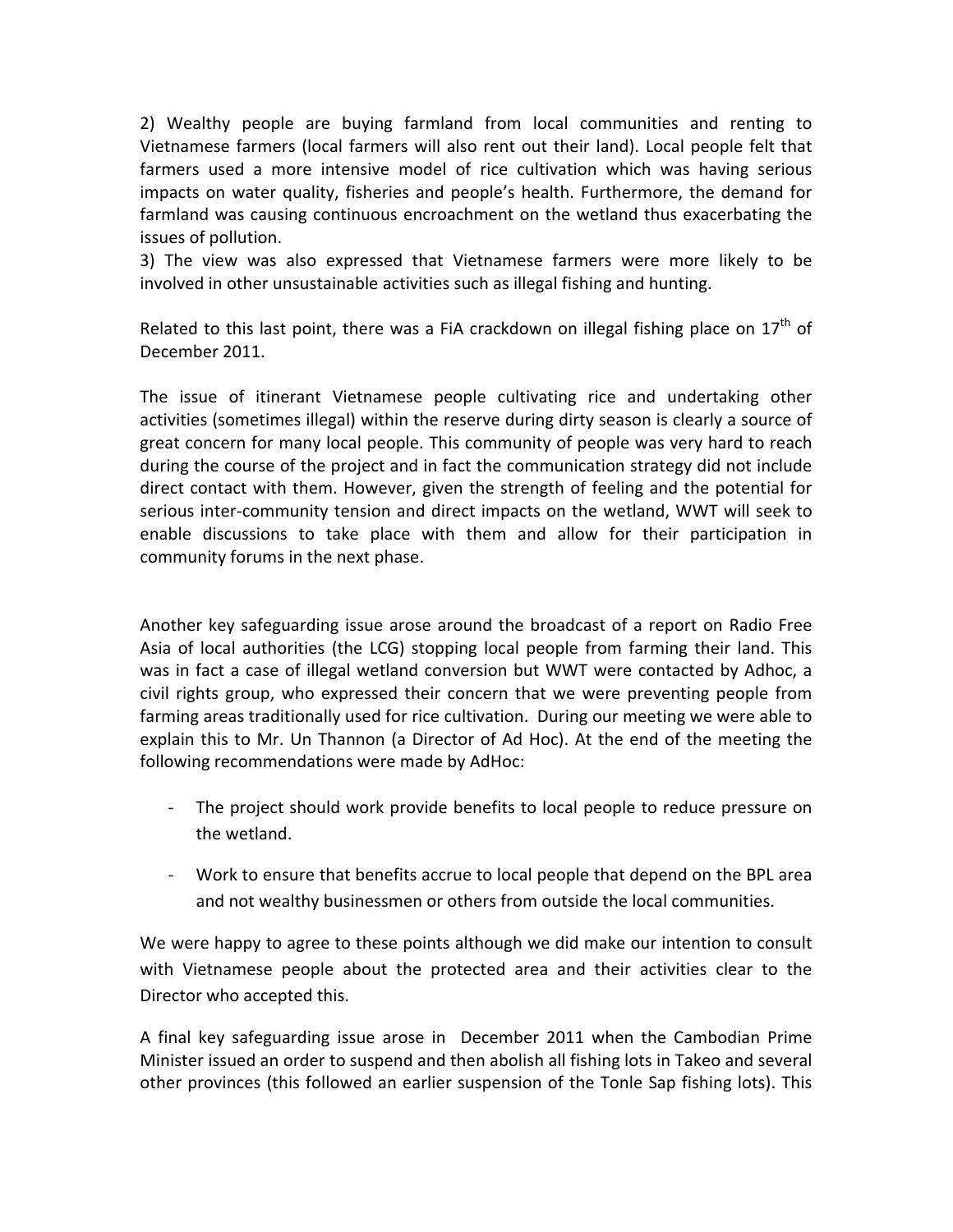led to a series of land‐grabbing incidents and illegal fishing within the core zone of the reserve.

In response to this, a small fish sanctuary of only 262 hectares was designated within the former fishing lot; although not optimal this restricted access by people to certain areas, including the core zone of BPL. Without the sanctuary, continued open access could easily have translated in to increased land encroachment, habitat degradation, illegal/unsustainable activities and disturbance within the core zone (land grabbing within the core zone occurred in April 2012 but was successfully dealt with by the LCG and provincial fishery authorities).

WWT response to this was to work with partner NGOs and local people to legally establish a large community fishery covering most of the reserve (and including an enlarged fish sanctuary) with the help of a \$20k grant from CEPF. This community managed fishery, when fully established, will benefit local people and help put in place sustainable fishery management.

# **Community forums in Anlung Pring**

Several community groups were established by Mlup Baitong at Anlung Pring during the course of the project. The most useful of these, the Communities and Livelihoods Development management committee (CLDMC) met quarterly to discuss conservation and livelihood issues and was formed to oversee all other community groups and to meet on a scheduled basis with the LCG to discuss conservation issues. In reality, the membership of the groups overlapped and we regularly met members who were the most active and capable people in the community and who had a respected position within their society. They were the best people to talk with about conservation issues and to communicate issues from either conservation or livelihoods points of view. In all the meetings with this group, there were no reports of issues affecting local people's livelihoods as a result of project activities.

Additional Comments/Recommendations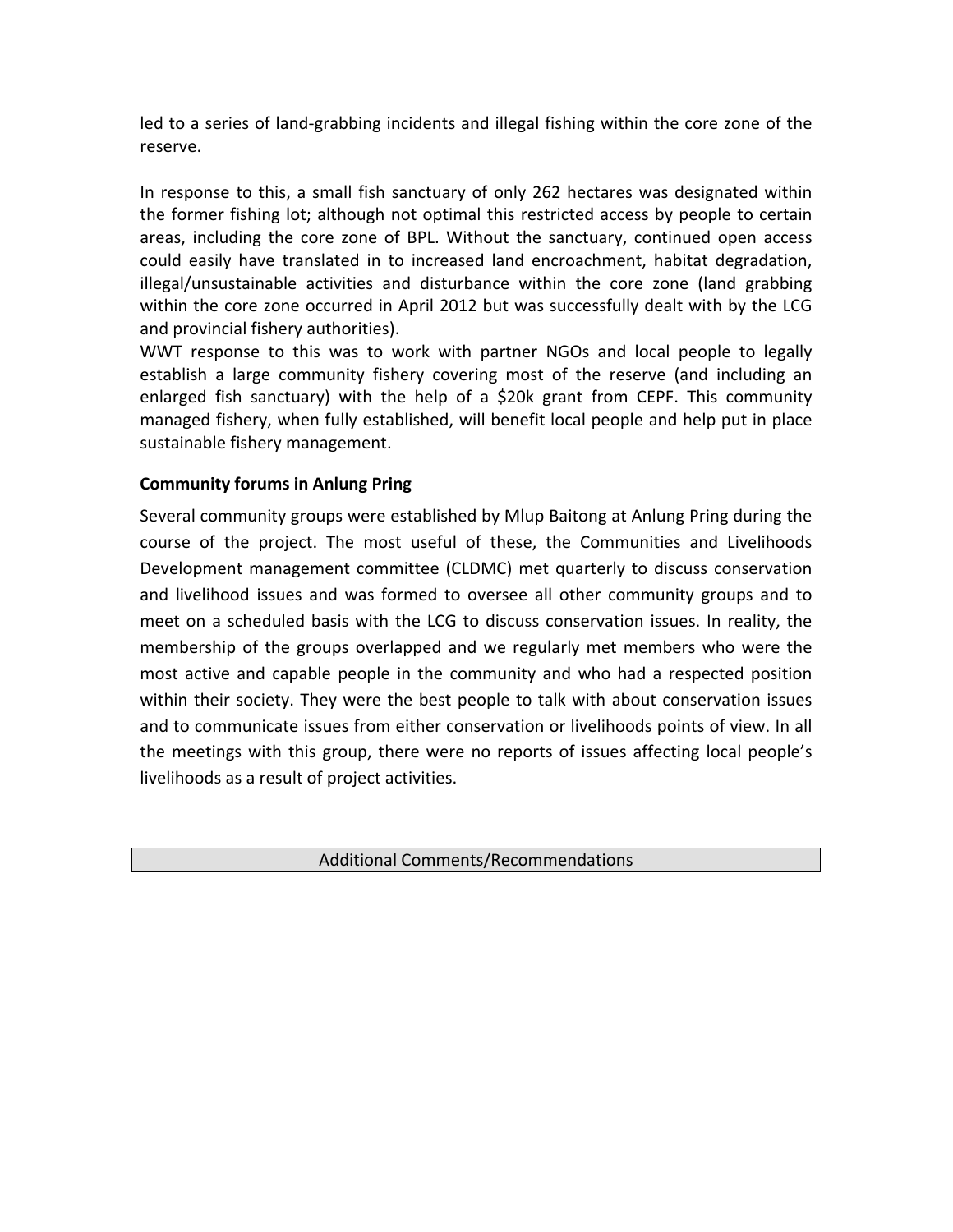### Information Sharing and CEPF Policy

CEPF is committed to transparent operations and to helping civil society groups share experiences, lessons learned, and results. Final project completion reports are made available on our Web site, www.cepf.net, and publicized in our newsletter and other communications.

Please include your full contact details below:

Name: Andy Graham Organization name: Wildfowl & Wetlands Trust Mailing address: Slimbridge, Gloucestershire, UK, GL2 7BT Tel: 01453 891259 Fax: E‐mail: andy.graham@wwt.org.uk

The one month project extension to July  $31<sup>st</sup>$  was used to undertake an independent project evaluation and complete an attitudes survey. No work took place with the local communities or in the protected areas.

\*\*\*If your grant has an end date other than JUNE 30, please complete the tables on the following pages\*\*\*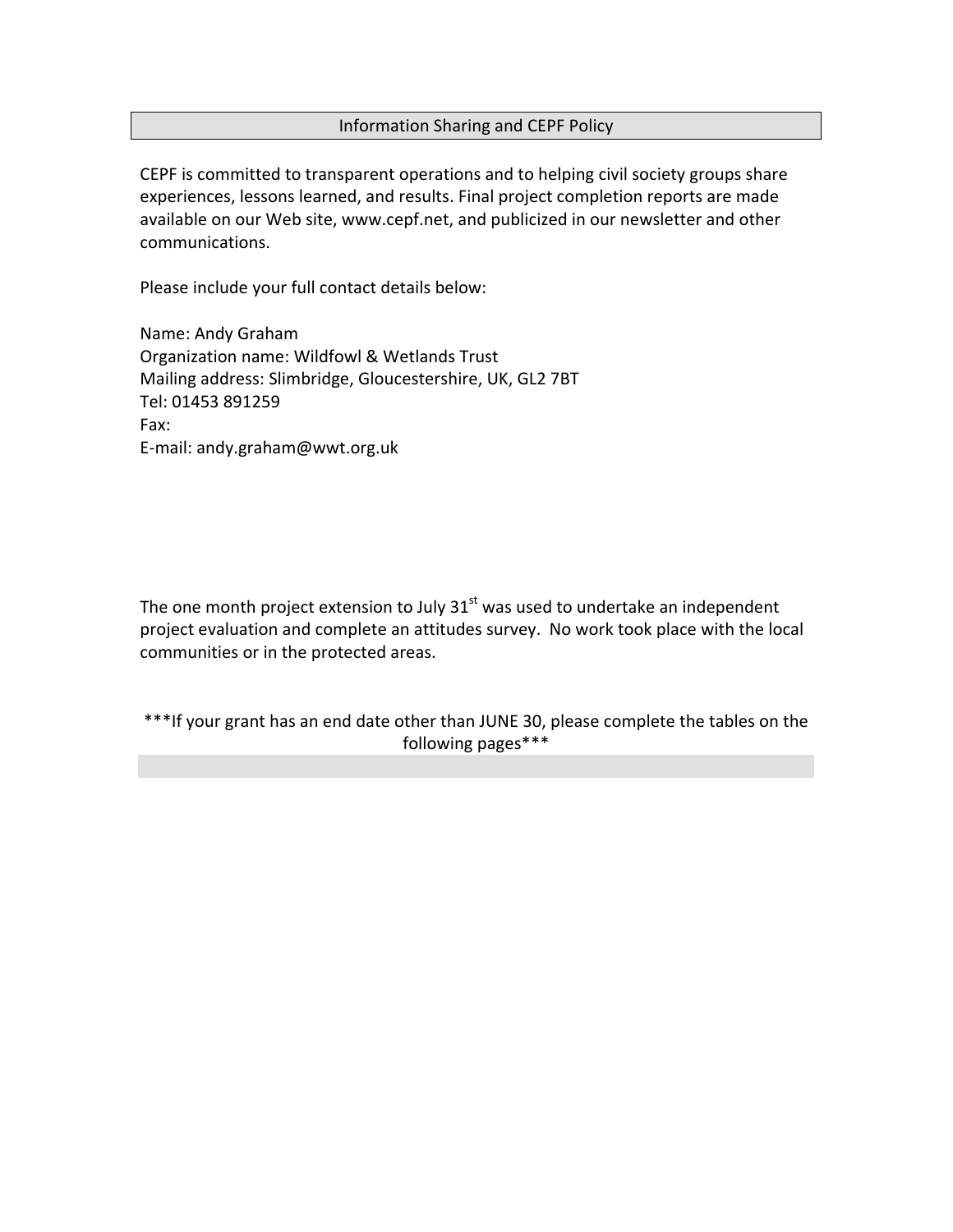|                                                                                                                                                                                                                                         |                                             | Performance Tracking Report Addendum                                                                                   |                                                                                                                                   |                                                                                                                                                   |  |  |  |  |  |  |  |  |
|-----------------------------------------------------------------------------------------------------------------------------------------------------------------------------------------------------------------------------------------|---------------------------------------------|------------------------------------------------------------------------------------------------------------------------|-----------------------------------------------------------------------------------------------------------------------------------|---------------------------------------------------------------------------------------------------------------------------------------------------|--|--|--|--|--|--|--|--|
|                                                                                                                                                                                                                                         |                                             | <b>CEPF Global Targets</b>                                                                                             |                                                                                                                                   |                                                                                                                                                   |  |  |  |  |  |  |  |  |
|                                                                                                                                                                                                                                         |                                             | (Enter Grant Term)                                                                                                     |                                                                                                                                   |                                                                                                                                                   |  |  |  |  |  |  |  |  |
| Provide a numerical amount and brief description of the results achieved by your grant.<br>Please respond to only those questions that are relevant to your project.                                                                    |                                             |                                                                                                                        |                                                                                                                                   |                                                                                                                                                   |  |  |  |  |  |  |  |  |
| <b>Project Results</b>                                                                                                                                                                                                                  | Is this<br>questio<br>n<br>relevan<br>$t$ ? | If yes,<br>provide<br>your<br>numerica<br>response<br>for<br>results<br>achieved<br>during<br>the<br>annual<br>period. | Provide<br>your<br>numeric<br>al<br>respons<br>e for<br>project<br>from<br>inceptio<br>n of<br><b>CEPF</b><br>support<br>to date. | Describe the principal results<br>achieved from<br>July 1, 2013 to May 30, 2014.<br>(Attach annexes if necessary)                                 |  |  |  |  |  |  |  |  |
| 1. Did your project<br>strengthen management of a<br>protected area guided by a<br>sustainable management<br>plan? Please indicate<br>number of hectares<br>improved.                                                                   | no                                          |                                                                                                                        |                                                                                                                                   | Please also include name of the<br>protected area(s). If more than one,<br>please include the number of<br>hectares strengthened for each<br>one. |  |  |  |  |  |  |  |  |
| 2. How many hectares of<br>new and/or expanded<br>protected areas did your<br>project help establish<br>through a legal declaration<br>or community agreement?                                                                          | none                                        |                                                                                                                        |                                                                                                                                   | Please also include name of the<br>protected area. If more than one,<br>please include the number of<br>hectares strengthened for each<br>one.    |  |  |  |  |  |  |  |  |
| 3. Did your project<br>strengthen biodiversity<br>conservation and/or natural<br>resources management<br>inside a key biodiversity area<br>identified in the CEPF<br>ecosystem profile? If so,<br>please indicate how many<br>hectares. | no                                          |                                                                                                                        |                                                                                                                                   |                                                                                                                                                   |  |  |  |  |  |  |  |  |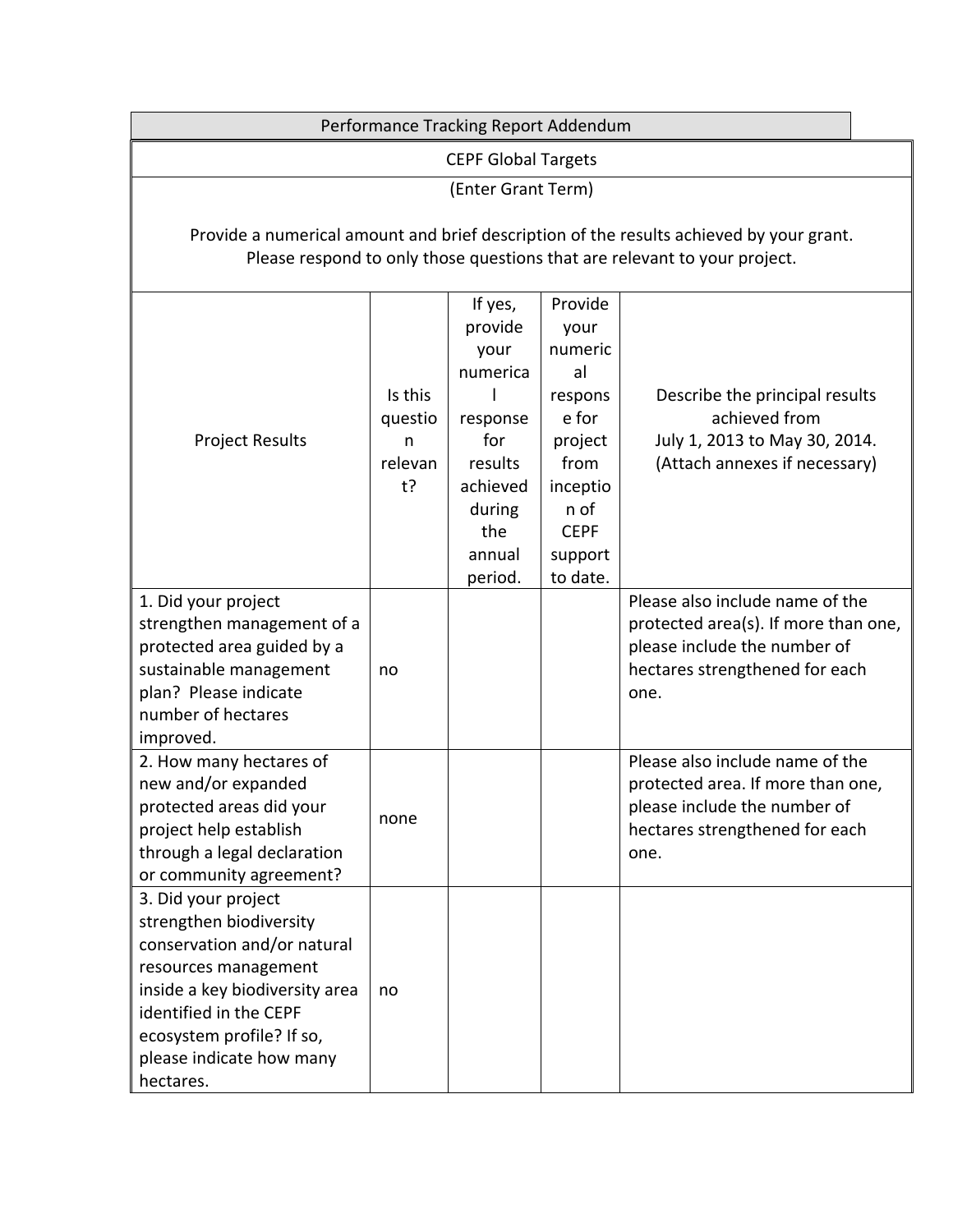| 4. Did your project           |     |  |  |
|-------------------------------|-----|--|--|
| effectively introduce or      |     |  |  |
| strengthen biodiversity       |     |  |  |
| conservation in management    | no  |  |  |
| practices outside protected   |     |  |  |
| areas? If so, please indicate |     |  |  |
| how many hectares.            |     |  |  |
| 5. If your project promotes   |     |  |  |
| the sustainable use of        |     |  |  |
| natural resources, how many   |     |  |  |
| local communities accrued     | n/a |  |  |
| tangible socioeconomic        |     |  |  |
| benefits? Please complete     |     |  |  |
| Table 1below.                 |     |  |  |

If you answered yes to question 5, please complete the following table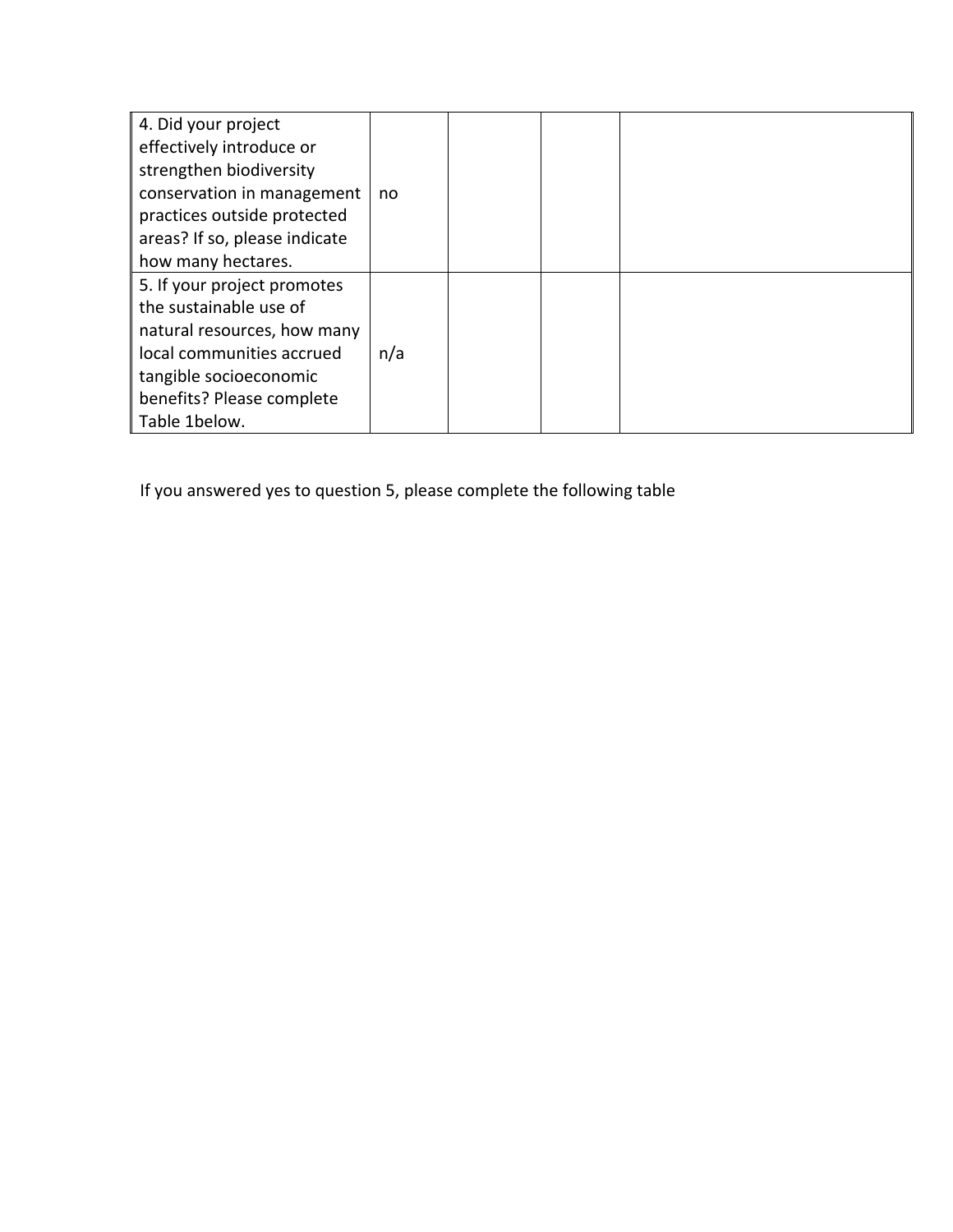## Table 1. Socioeconomic Benefits to Target Communities

Please complete this table if your project provided concrete socioeconomic benefits to local communities. List the name of each community in column one. In the subsequent columns under Community Characteristics and Nature of Socioeconomic Benefit, place an X in all relevant boxes. In the bottom row, provide the totals of the Xs for each column.

|                   |                  |             |                      |                                  |                 |                   | <b>Community Characteristics</b>              |       | Nature of Socioeconomic Benefit                              |                       |          |            |                            |                                  |                      |                    |                                            |                                          |                   |                     |                     |           |                          |                       |                             |                                              |                                                                                  |       |
|-------------------|------------------|-------------|----------------------|----------------------------------|-----------------|-------------------|-----------------------------------------------|-------|--------------------------------------------------------------|-----------------------|----------|------------|----------------------------|----------------------------------|----------------------|--------------------|--------------------------------------------|------------------------------------------|-------------------|---------------------|---------------------|-----------|--------------------------|-----------------------|-----------------------------|----------------------------------------------|----------------------------------------------------------------------------------|-------|
| Name of Community | Small landowners | subsistence | malestrage de l'unio | <del>pastola</del> insts/nomaarc | Recent migrants | Urban communities | below the poverty rate<br>Communities falling | Other | Increased Income due to:<br>natural resources<br>sustainable | <del>paragement</del> | sənuə/və | management | environmental<br>zyriterre | Β<br>security uue<br>adoption of | sustainable fishing, | More secure access | to water resources<br>and or other natural | resource due to titling,<br>reduction of | natural disasters | (fires, landslides, | More secure sources | of energy | such<br>public services, | as education, health, | knowledge for<br>trautuonal | uue<br><del>aevisoornakal<sub>le</sub></del> | $\overline{\overline{\overline{\overline{z}}}}$<br>to strengthened<br>ζ<br>ىنەنە | Other |
|                   |                  |             |                      |                                  |                 |                   |                                               |       |                                                              |                       |          |            |                            |                                  |                      |                    |                                            |                                          |                   |                     |                     |           |                          |                       |                             |                                              |                                                                                  |       |
|                   |                  |             |                      |                                  |                 |                   |                                               |       |                                                              |                       |          |            |                            |                                  |                      |                    |                                            |                                          |                   |                     |                     |           |                          |                       |                             |                                              |                                                                                  |       |
|                   |                  |             |                      |                                  |                 |                   |                                               |       |                                                              |                       |          |            |                            |                                  |                      |                    |                                            |                                          |                   |                     |                     |           |                          |                       |                             |                                              |                                                                                  |       |
|                   |                  |             |                      |                                  |                 |                   |                                               |       |                                                              |                       |          |            |                            |                                  |                      |                    |                                            |                                          |                   |                     |                     |           |                          |                       |                             |                                              |                                                                                  |       |
|                   |                  |             |                      |                                  |                 |                   |                                               |       |                                                              |                       |          |            |                            |                                  |                      |                    |                                            |                                          |                   |                     |                     |           |                          |                       |                             |                                              |                                                                                  |       |
|                   |                  |             |                      |                                  |                 |                   |                                               |       |                                                              |                       |          |            |                            |                                  |                      |                    |                                            |                                          |                   |                     |                     |           |                          |                       |                             |                                              |                                                                                  |       |
|                   |                  |             |                      |                                  |                 |                   |                                               |       |                                                              |                       |          |            |                            |                                  |                      |                    |                                            |                                          |                   |                     |                     |           |                          |                       |                             |                                              |                                                                                  |       |
|                   |                  |             |                      |                                  |                 |                   |                                               |       |                                                              |                       |          |            |                            |                                  |                      |                    |                                            |                                          |                   |                     |                     |           |                          |                       |                             |                                              |                                                                                  |       |
|                   |                  |             |                      |                                  |                 |                   |                                               |       |                                                              |                       |          |            |                            |                                  |                      |                    |                                            |                                          |                   |                     |                     |           |                          |                       |                             |                                              |                                                                                  |       |
|                   |                  |             |                      |                                  |                 |                   |                                               |       |                                                              |                       |          |            |                            |                                  |                      |                    |                                            |                                          |                   |                     |                     |           |                          |                       |                             |                                              |                                                                                  |       |
|                   |                  |             |                      |                                  |                 |                   |                                               |       |                                                              |                       |          |            |                            |                                  |                      |                    |                                            |                                          |                   |                     |                     |           |                          |                       |                             |                                              |                                                                                  |       |
|                   |                  |             |                      |                                  |                 |                   |                                               |       |                                                              |                       |          |            |                            |                                  |                      |                    |                                            |                                          |                   |                     |                     |           |                          |                       |                             |                                              |                                                                                  |       |